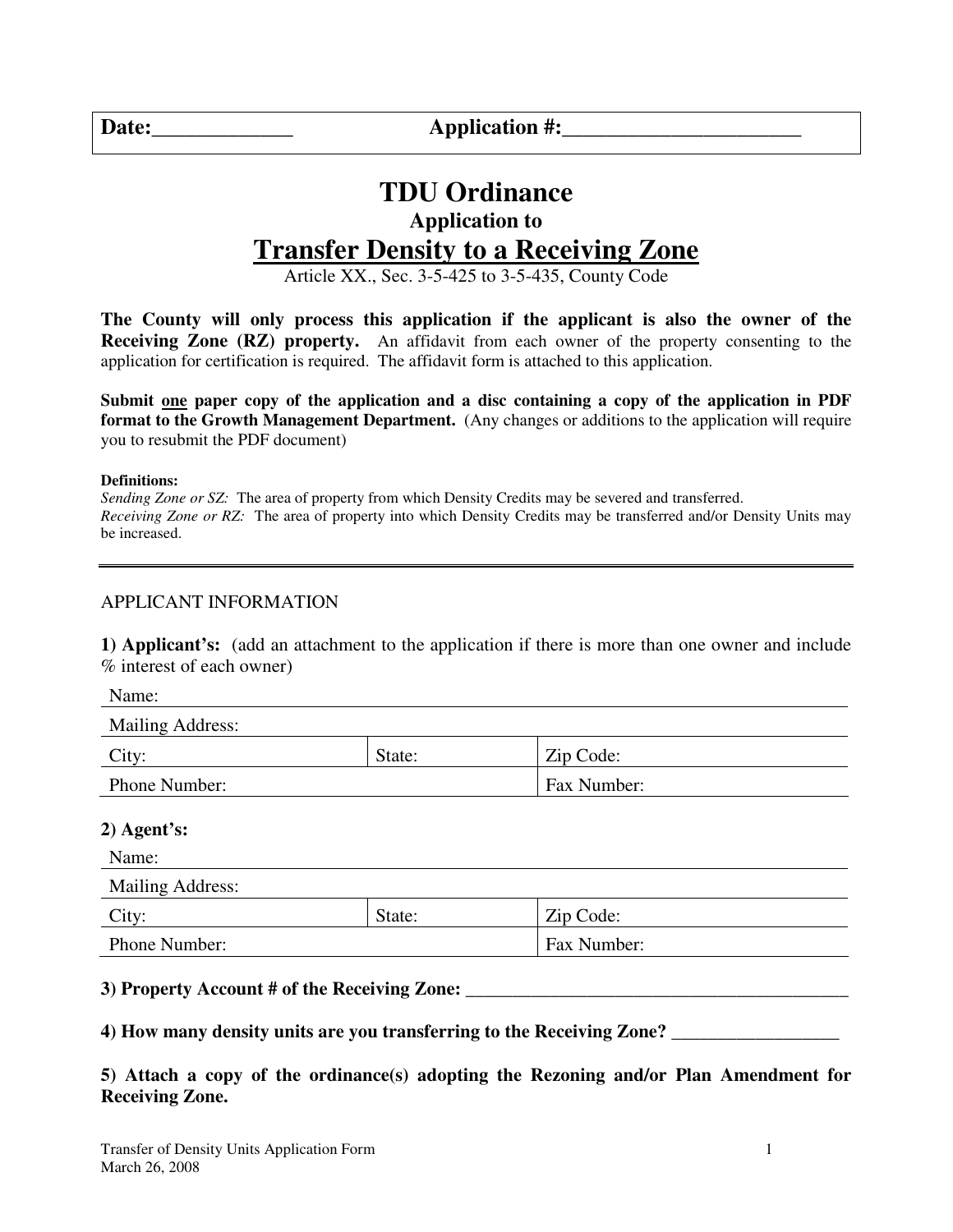### CHECK THE OPTION THAT IS APPLICABLE:

### **Option 1 (fee is \$700, which includes the fee for the Certification application, made payable to the Charlotte County Board of County Commissioners)**

This application is for a TDU, and the applicant has a Sending Zone (SZ) property which needs to be Certificated.

### **If utilizing this option, also complete the Certification of Sending Zone Density Units application and submit along with this application.**

- If the Receiving Zone is located in the West County Planning District, which is that part of the county located west of the Myakka River, you must transfer density from property also located within the West County Planning District. (Sec. 3-5-430(c))
- If the Receiving Zone is located within a Tropical Storm Surge or Category 1 Storm Surge zones then the Sending Zone density must also be transferred from Tropical to Tropical or Category 1 or Category 1 to Category 1. In the West County Planning District and for property west of Burnt Store Road, density must also come from a Flood Zone of equal or greater intensity. (Sec. 3-5-430(b)(iv)A)
- If the property is located in the Charlotte Harbor Community Redevelopment Area (CHCRA), density may come from any property located within the CHCRA or from any property within the Tropical Storm Surge and Category 1 Storm Surge zones regardless of storm surge or flood designation. (Sec. 3-5-  $(430)(b)(iv)B)$

### **Option 2 (fee is \$45, made payable to the Charlotte County Board of County Commissioners)**

This application is for a TDU, and the applicant will be utilizing Certificates of Transferable Density Credits (CTDCs).

### **If utilizing this option, complete this form and attach the original Certificate or Certificates of Transferable Density Credits.**

- If the Receiving Zone is located in the West County Planning District, which is that part of the county located west of the Myakka River, any CTDC's that you use must come from the West County Planning District. (Sec. 3-5-430(c))
- If the Receiving Zone is located within a Tropical Storm Surge or Category 1 Storm Surge zones, any CTDC's that you use must be transferred from Tropical to Tropical or Category 1 or Category 1 to Category 1. In the West County Planning District and for property west of Burnt Store Road, density must also come from a Flood Zone of equal or greater intensity. (Sec.  $3-5-430(b)(iv)A$ )
- If the property is located in the Charlotte Harbor Community Redevelopment Area (CHCRA), CTDC's may come from any property located within the CHCRA or from any property within the Tropical Storm Surge and Category 1 Storm Surge zones regardless of storm surge or flood designation. (Sec. 3-5- 430)(b)(iv)B)

#### **Option 3 (fee is \$130, made payable to the Charlotte County Board of County Commissioners)**

This application is for a TDU, and the applicant is requesting to contribute to the Land Acquisition Trust Fund (LATF).

### **If utilizing this option, complete this form and answer the questions below.**

- If the Receiving Zone located in the West County Planning District, which is that part of the county located west of the Myakka River you cannot utilize the LATF option.
- If the Receiving Zone is located within a Tropical Storm Surge or Category 1 Storm Surge zones you cannot utilize the LATF option.

\_\_\_\_\_\_\_\_\_\_\_\_\_\_\_\_\_\_\_\_\_\_\_\_\_\_\_\_\_\_\_\_\_\_\_\_\_\_\_\_\_\_\_\_\_\_\_\_\_\_\_\_\_\_\_\_\_\_\_\_\_\_\_\_\_\_\_\_\_\_\_\_\_\_\_\_\_\_\_\_\_\_\_\_\_\_\_

- How many units of density are you requesting? \_\_\_\_\_\_\_\_\_\_\_\_\_\_\_\_\_\_\_\_\_\_\_\_\_\_\_\_\_\_\_\_\_\_\_
- What is the Account  $\#(s)$  or address of the Receiving Zone?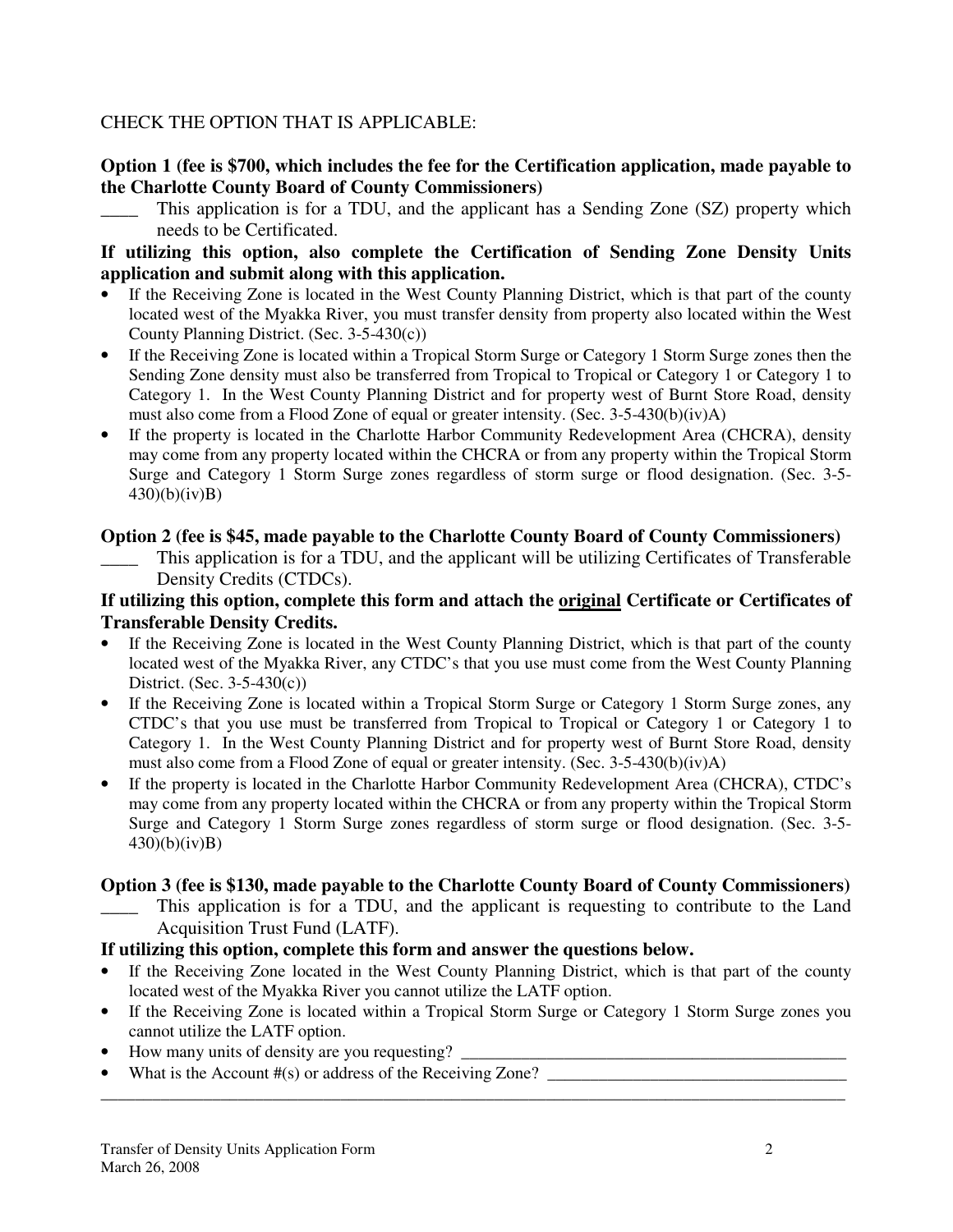*You will be contacted within 7 working days with a final price per unit of density. You may choose to pay the County at the time the TDU is approved or wait until you are ready to submit for any development permits, which includes preliminary plat. If you choose to pay later, the price will be reassessed at that time. You will be required to sign an agreement accepting the terms of the transaction which will be filed with the Clerk of the Circuit Court as part of the Resolution adopting the TDU.*